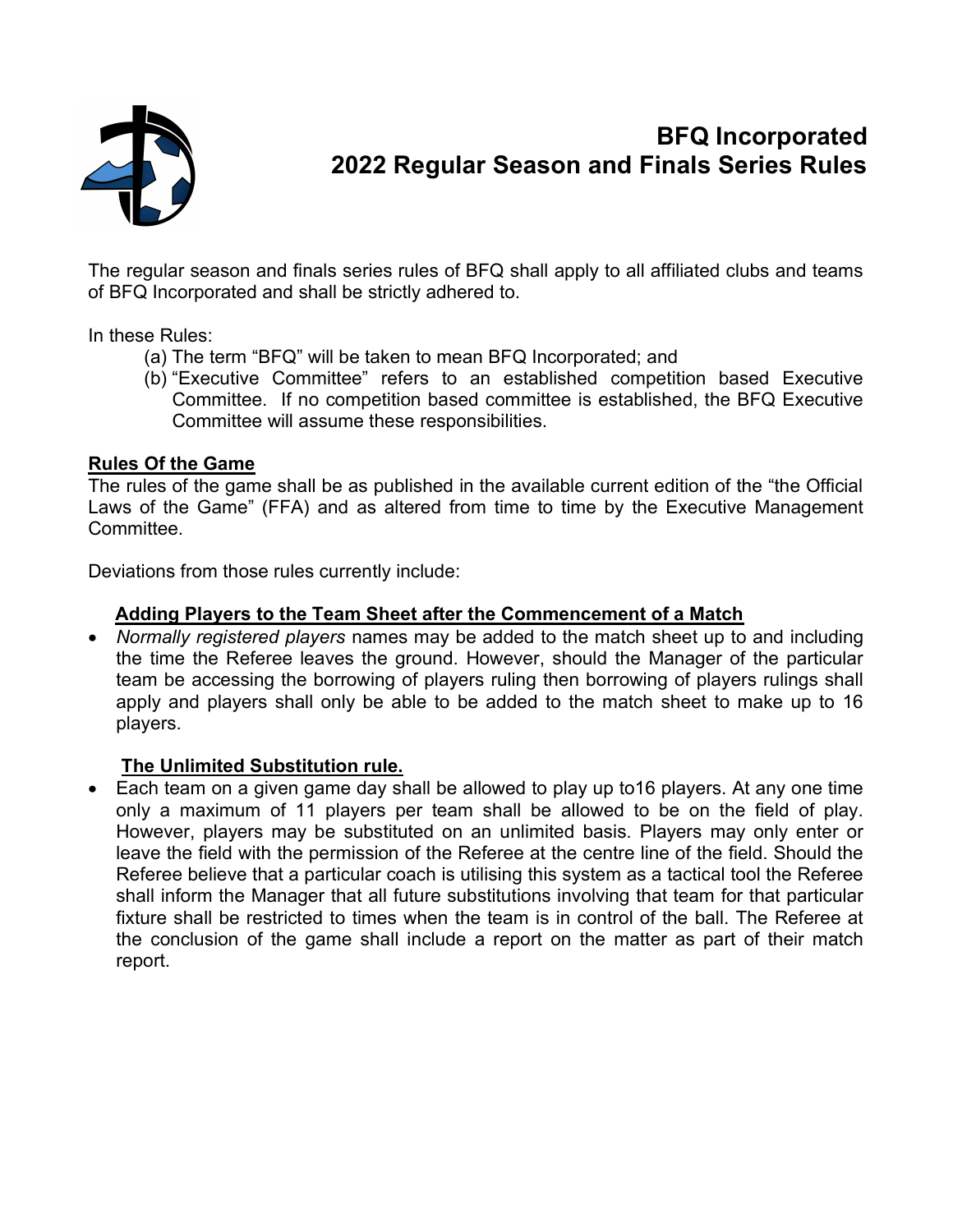#### "Temporary Dismissal"

Temporary dismissals will take place in accordance with the Laws of the Game.

#### The Borrowing of players between clubs on an occasional basis.

- This rule is only available for usage by clubs up to and including the last weekend of fixtures in the regular season.
	- b. A team may borrow players to make a maximum of 16 players on the team sheet. . e.g. If 10 normal players, then six can be borrowed, if nine players then seven may be borrowed.
	- c. Any team fielding a team (across both the Senior Men's and Woman's competitions) in BFQ can access "The borrowed players ruling". A team may only borrow players from teams of the same or a lower division.
	- d. On match day the following procedure shall apply when borrowing players.
	- e. The borrowed player rule does not apply to the finals series (see Additional Finals Series Rulings section).

Any team found to be exploiting this provision for the purposes of constructing wins may have this provision withdrawn at the discretion of the Executive Management Committee.

Procedure for Borrowing Players:

- (1.) Advise the Referee that your team is accessing the borrowed player ruling
- (2.) Write in the Borrowed Player section of the team sheet:
	- (I) players name
	- (II) Players usual team
	- each player will sign next to his or her detail, as well as in the normal team listing on the team sheet as per normal.
	- the Referee will authorise the transfer by countersigning.

Once a Manager has accessed the borrowed player system and the game has commenced, should a normally registered player with that team arrive, they will be allowed to replace a borrowed player. A borrowed player will no longer be eligible to take any further part in the match unless it is to make up the 16 players maximum that are allowed to make up the team sheet before they actively take part in the match.

A normally registered player with the team may take the place of a borrowed player and when this occurs the borrowed player may take no further part in the fixture.

The Manager of the team borrowing players is responsible for ensuring that the information supplied on the team sheet is correct. Supplying incorrect, insufficient or no information on the team sheet will be deemed as playing an unregistered player and the normal penalties for such shall apply.

All yellow and red card offences committed whilst playing, as a borrowed player will be accredited to the individual borrowed player's season tally regardless of the team they are playing for at the time of the offence.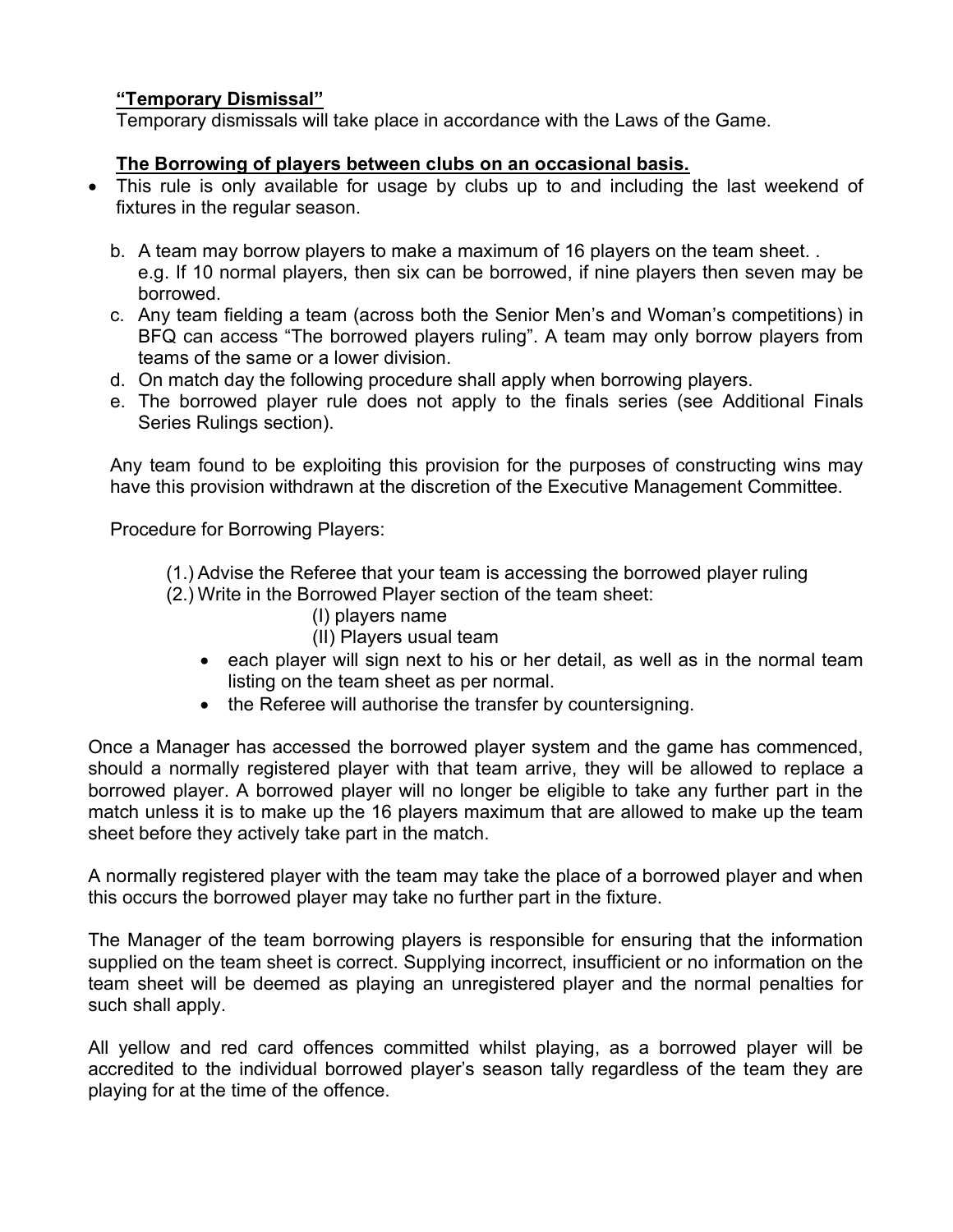# Resolution of Disputes Procedure

Any club or team belonging to BFQ who wish to protest or dispute any matter other than a Referee's ruling, may do so. The matter must be addressed in writing to the BFQ Secretary from the nominated management team of the particular club or team who will refer the matter in question to the Executive Committee whose ruling on the matter shall be final. The Executive Committee may refer the matter to the Executive Management Committee should it be unable to resolve the issue. The Executive Management Committee may also require a player, club or team official to present themselves for interview in order to give a direction to the party or parties concerned in some misunderstanding, controversy or hostility.

Any club or team wishing to appeal a decision of an Executive Committee will be required to pay a \$150 appeal fee. At the completion of the appeal process, the Executive Management Committee, at its discretion, will determine if the appeal fee is to be refunded. The appeal fee will be refunded if the appeal is successful.

#### Team Divisional Placements Procedures

- Teams shall be divided into divisions on a season-by-season basis as decided upon by the Executive Management Committee after the completion of the Pre-Season Grading and before the commencement of the regular playing season.
- The Executive Management Committee will review the divisional status of all teams in each league competition before the end of the first rotation of fixtures and may promote or relegate teams should their playing history support either course of action. Teams that are promoted or relegated shall take any points that they have gained during the first rotation of fixtures with them to their new division.
- Should their points tally be greater than the leading team in their new division then they shall assume common points status and goal differentials with the leading team in their new division.
- Should their points tally be below the lowest placed team in their new division they shall assume the same status as the lowest placed team in their new division with regard to points and goal differences.
- Teams that are both minor premiers and championship winners will automatically be promoted to at least the next division for the following season.
- Teams that are either minor premiers or championship winners (but not both) will normally be promoted to at least the next division for the first rotation of fixtures of the season following and then their divisional placement shall be reviewed.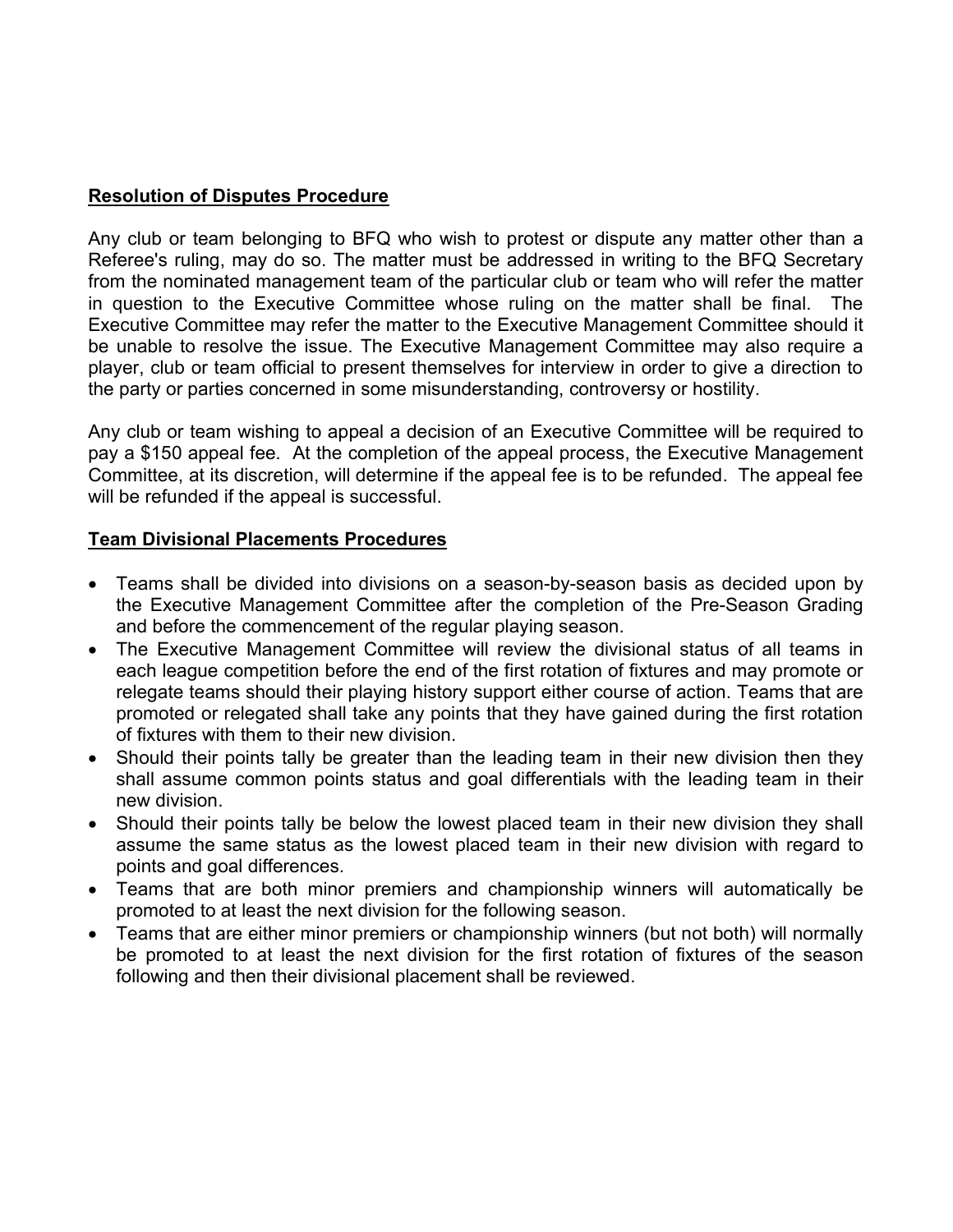#### Divisional Finals Series

| <b>Teams In Division</b> | <b>Teams in Finals</b> |  |  |
|--------------------------|------------------------|--|--|
| Four                     | Two                    |  |  |
| Five                     | Three                  |  |  |
| Six                      | Four                   |  |  |
| Seven or more            | Five                   |  |  |

Divisional finals series will be conducted on the following basis:

If at the end of the regular season teams in a particular division are equal on points, goal differences shall be taken into account in determining:

- a. Premiers
- b. The teams eligible to enter the semi-finals in each division.
- c. Positional placements for semi-final positions.

The number of goals scored against a team shall be deducted from the number of goals scored by the team in the regular season. The highest resultant figure shall be deemed to have the better goal difference. If teams are still locked then the team which has scored the higher number of goals shall be deemed the winning team. If there is still a deadlock, then the teams concerned shall play an extra midweek fixture under semifinal rulings conditions to determine eligibility for semi-final positions.

#### Additional Finals Series Rulings

- During the finals series, if both teams have scored an equal number of goals at the end of the normal period of football, the Referee will allow both teams to have a five-minute break at which time the coin shall be tossed as per the normal start of game rules and 2 x 10 minute periods of extra time shall follow. At half time in extra time the teams will swap ends and continue to play. There will be no rest period designated for half time. If after extra time the score is still locked then the Referee will conduct a penalty shootout as per the current FIFA guidelines to determine the winner of the match.
- All players taking part in semi-finals and finals must have played a minimum of five fixtures in the regular season to be eligible for selection. The Executive Management Committee may allow individual players who have not played five fixtures to play in a finals series only when a club can show that extenuating circumstances have occurred that have stopped a registered player from completing their five fixtures. If a team is found to have played an ineligible player, the Executive Committee of the competition shall apply an appropriate sanction at its discretion which may include, awarding the result to the opposing team or replaying the semi-final or final.
- No team shall be allowed to play in a semi-final or final unless all outstanding fees and fines are paid in full. Any team found in this situation shall forfeit their fixture. The next best placed team shall then be promoted to take this particular teams place in the finals series.
- Any team forfeiting a final series fixture shall be replaced in that scheduled fixture by the next best placed team in that division.
- All finals series matches shall be played at their scheduled time and place. Normal flexibility rules regarding scheduled timing of fixtures shall not apply during finals series matches.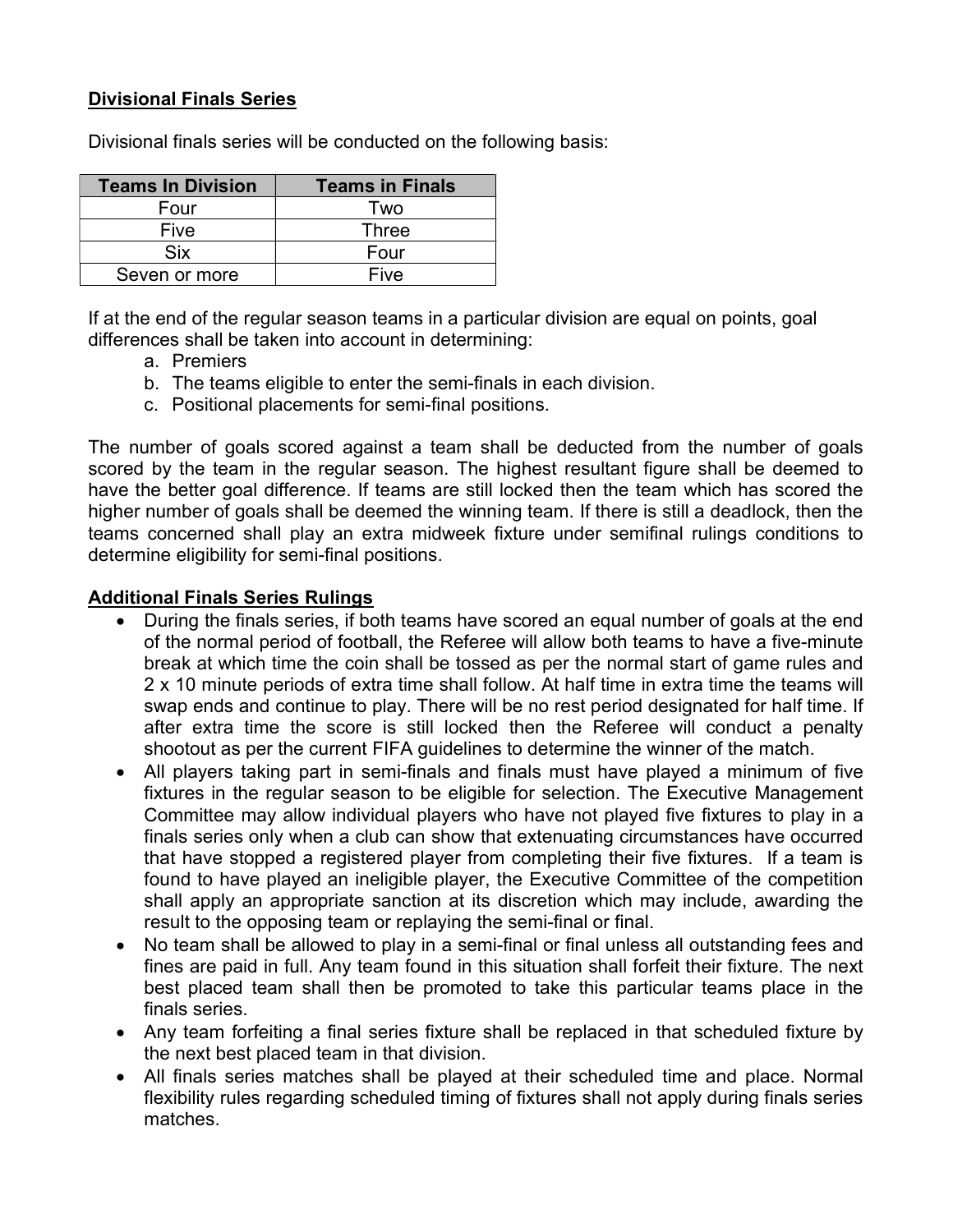- All finals series games venues will be wherever possible played at a neutral venue. The venue selection is at the sole discretion of the games convenor.
- The Borrowed Player rule does not apply to finals series (see Borrowed Player rule). Permission must be sought from the Executive Management Committee regarding any special requests in special circumstances to play such players in the finals series.

#### Annual Baptist Football Queensland Awards

#### BFQ Divisional Player of the Year

The Executive Management Committee at the end of each regular season shall award a Player of the Division award for each division being contested in its relevant competition in that particular year. After each scheduled fixture the match Referee shall award points on a 3-2-1 basis to the three players on the park regardless of team that best represented the goals aims and objectives of BFQ during that particular fixture. Should players be equal on points at the end of the regular season then the player who has received the greatest number of maximum three-point votes shall be deemed the player of the year for that particular division. Should players still be equal then they shall be awarded the title of joint winners of the divisional player of the year award.

#### Player Sports Injury Policies

- BFQ and its elected officers accepts no liability for injury caused on the field of play in respect of a player's wearing of spectacles or contact lenses. Any prescription spectacles worn on the field must be attached to the player via tape or a fastening device, which wraps around the back of the head. It is preferred that only safety sport type glasses or goggles be worn on the field.
- BFQ offers a blanket policy for sports injury insurance to cover players when playing and training for BFQ sanctioned matches. Inclusion in this policy is on a club-by-club basis. It is the responsibility of the individual club to ensure that all players registered with their club are aware of the individual clubs player insurance policy and procedures.
- Whilst BFQ will strive to enhance player safety at all of its sanctioned games, BFQ accepts no responsibility or liability for any and all injuries incurred by players involved in, or training for, BFQ sanctioned games.
- BFQ strongly advises individual players to supplement this insurance cover by arranging their own personal accident and or income protection insurance independently through an insurer or insurance agent should they require it.

# Team Playing Strips

- Each team shall play in an individually numbered approved same coloured playing shirt complete with same coloured socks and same coloured shorts. All playing strips must be approved by the Executive Management Committee before ordering or usage.
- Clubs are encouraged to find a suitable sponsor for playing strips to help offset costs. Clubs are reminded that all sponsors must be approved by the Executive Management Committee of BFQ before acceptance of any sponsorship arrangements between member clubs and other bodies.
- No team may change its approved playing strip without the written permission and prior approval of the executive management committee of BFQ. Team Managers should contact the Secretary for further clarification if required.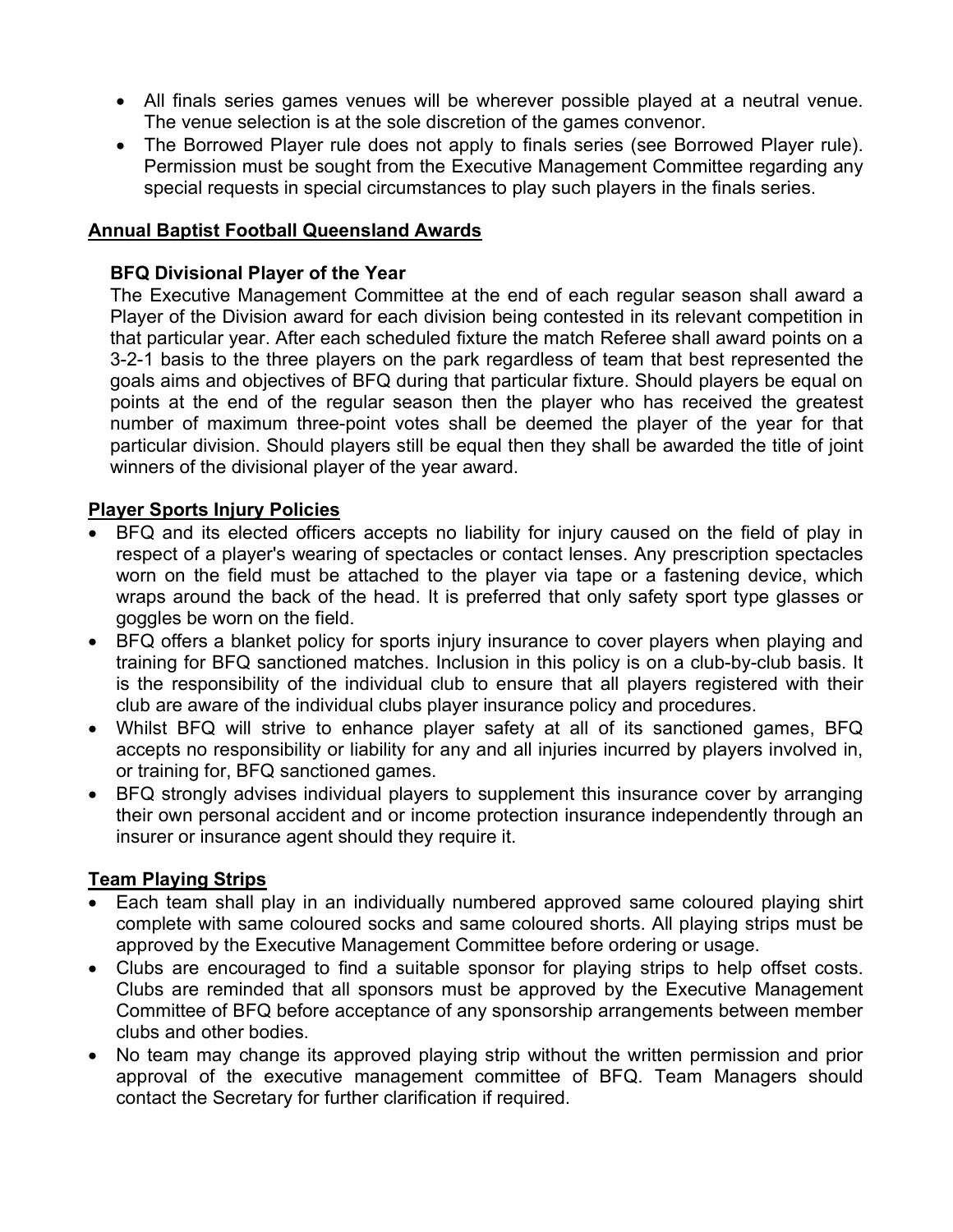- Teams MUST carry an alternative strip to cover the possibility of a clash of playing strip occurring at each scheduled fixture.
- Should a playing strip clash occur it is the responsibility of the teams listed first (home team) on the fixture listing to supply an alternative playing strip. It is hoped that a common sense approach will be undertaken by all teams to come prepared when a possibility of playing strip clash might eventuate.

#### Registering Of Players During the Regular Season

- Players may be registered with a club up to and including the 31<sup>st</sup> July of each year.
- No team shall register players after that date without the approval of the Executive Management Committee. Approval will only be given in extenuating circumstances. Team Managers should contact the Registrar of their respective competition for further clarification if required.
- Players must be registered with a particular team and shall not be allowed to transfer to any other team within a playing season except with the written permission of the Executive Committee of BFQ. Requests for transfer must be made in writing to BFQ before the player plays their first match for their new club. Player registration forms and any fees owed to their previous club must be forwarded to the Club Registrar/Team Manager of the receiving club prior to the day of the first fixture with the new club.

# Forfeits Procedures

- In the event of a team failing to arrive within 10 minutes after the scheduled kick-off, or within five minutes of the end of play of the earlier game if such game is late, the Referee shall abandon the match. The Referee shall sign the team sheet accordingly.
- In the event of the match being abandoned as above, brought about by circumstances beyond the control of the absent team, then such team shall submit the circumstances in writing to the Results Officer within seven days of the event. If upon investigation, the Match Review Committee finds that the circumstances are unavoidable, then the teams shall be given one calendar month in which to replay the fixture. If both teams cannot come up with a suitable time to replay the fixture within one calendar month or the end of the regular season (whichever is the lesser) than a 2-2 draw shall be declared, and points awarded accordingly. If the match review committee finds that the abandonment was avoidable, a 3-0 forfeit will be awarded to the team present.
- Each affiliated club shall lodge with BFQ upon joining a forfeit fee as a guarantee of fulfilling its fixtures. Any club forfeiting a match without sufficient notice of its intention shall have the expense deducted from its forfeit fee. Clubs fulfilling their fixture obligations shall have their respective forfeit fee held in trust from year to year by the executive of BFQ. Clubs found to be continually forfeiting fixtures may be required by the executive to lodge a larger forfeit fee based upon the clubs history of recent forfeits. The amount of this additional bond shall be decided on a case by case basis by the Executive Management Committee and communicated in writing to the particular club.
- Teams incurring a forfeit fee during the season are required to resubmit a new bond should they be requested to. All points awarded to a team in this situation will be suspended until such time as the new bond is paid in full.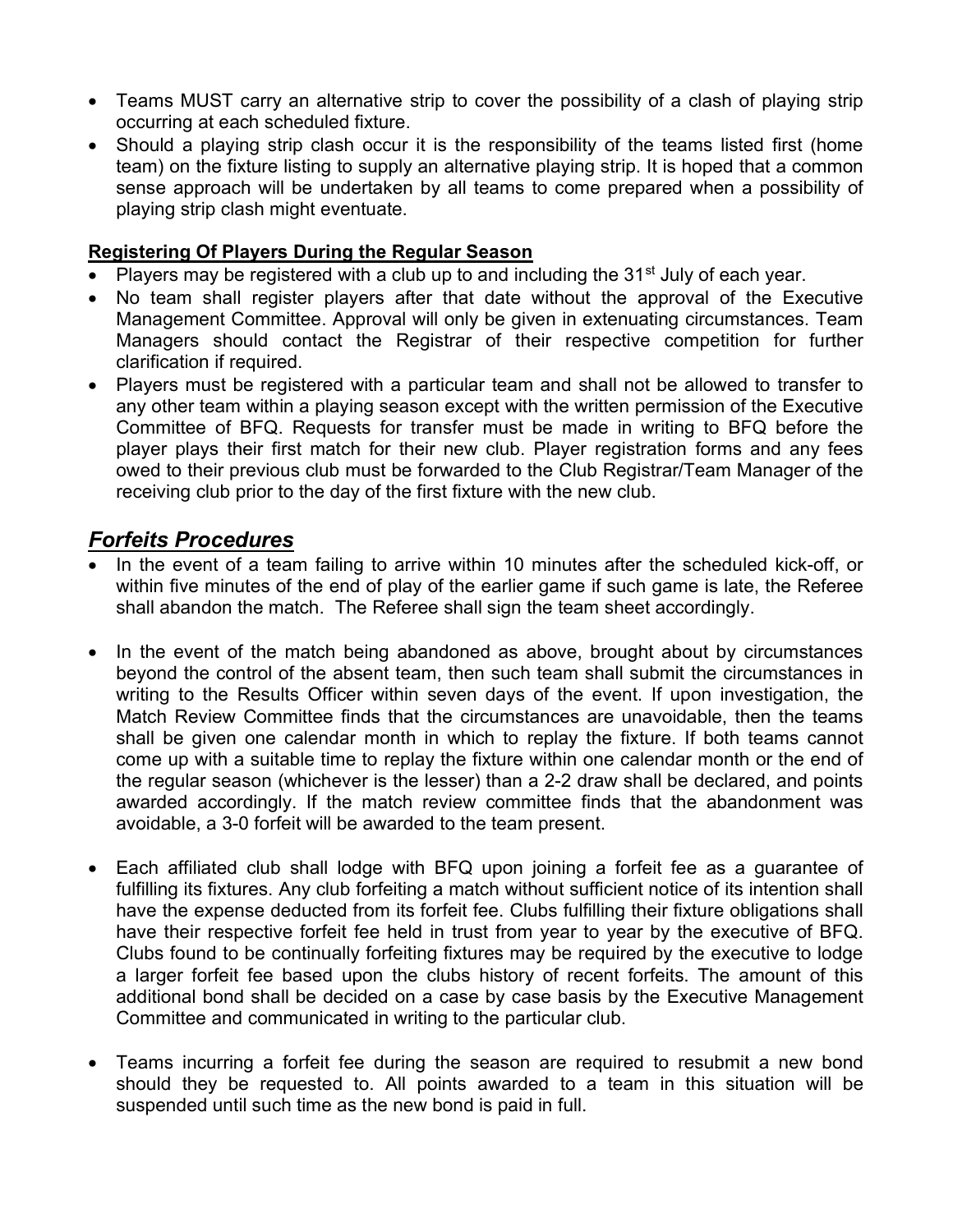# Forfeit Guidelines & Charges

- All forfeits must be lodged via email to the BFQ Referees Convenor, BFQ Games Convenor, and BFQ Registrar (all three must be notified) no later than 3pm on the Sunday preceding the scheduled fixture.
- Forfeit game later than 3pm Sunday previous to the scheduled fixture: equal to cost of full Referee team for the fixture (currently \$180) plus loss of two competition points
- Teams found to be forfeiting games on a continuing basis shall be asked to show cause as to why their right to continue to field teams in BFQ competitions shall not be withdrawn.

# Team Manager's Match Day Responsibilities

- It is the team Manager's responsibility to ensure that their team be at the designated field and ready to play a minimum of 15 minutes prior to the scheduled start of their game.
- It is the Team Manager's responsibility that all players be dressed in their correctly approved club-playing strip. Players not in correct playing uniform may be requested to leave the park at the discretion of the Referee. The Referee will report breeches of uniform code in his match report for the Executive Committee to take further action.
- It is the Team Manager's responsibility to ensure that if a clash of strip does occur it is the responsibility of the first side mentioned on the fixture draw (home side) to arrange for a change of playing strip. The Executive Committee may make exceptions to this rule from time to time. The home side shall be the one listed first on the fixture draw for that game regardless of the geographical location of the fixture.
- The Team Manager is to ensure that all players wear suitable footwear in accordance with the Laws of the Game. In the interest of player safety, the wearing of solid or hollow aluminum tags is strictly forbidden.
- The Team Manager shall ensure that no player be allowed to enter the field of play without suitable (fit for purpose) FIFA approved shin guard protectors in place.
- The Team Manager is responsible for ensuring that all players expecting to play in a scheduled fixture will have read and understands their obligations under BFQ's Player's Code of Conduct before during and after games sanctioned by BFQ.
- The Team Manager is responsible for ensuring that all players on their team are aware of BFQ's "sports injury insurance" policy.
- The Team Manager will ensure that all players and supporters act in a manner that enhances the goals and aims of BFQ including its policies with regard to the consumption of alcohol and other prohibited substances including recreational and performance enhancing drugs.
- The Team Manager shall be their player's advocate at any necessary judiciary hearing that may be necessary due to breaches in the player's code of conduct.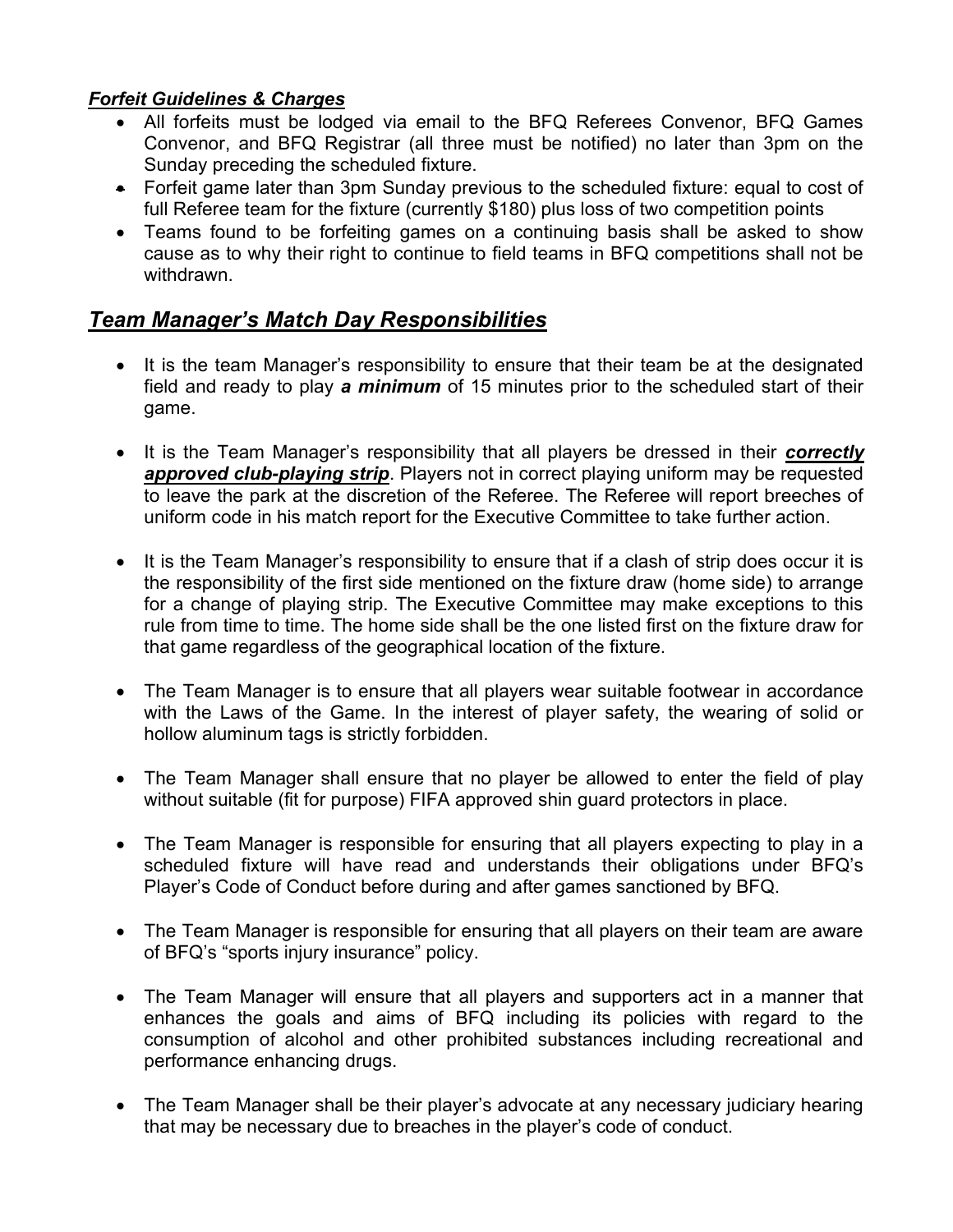- It is the Team Manager's responsibility to ensure that no player during a game shall change shirts unless it is to interchange with the goalkeeper. No Player shall be allowed to enter the field of play wearing another players numbered shirt.
- It is the Team Manager's responsibility to ensure that their teams pay all Referee and assistant Referee fees due each game prior to the commencement of play.
- It is the Team Manager's responsibility to ensure that their team completes a team sheet for each fixture in the prescribed manner. The signed team sheet will be handed to the match Referee no later than five minutes before the scheduled start of play, however this sheet may be altered up until the Referee leaves the ground. A signature will be deemed included if signed by the player or Team Manager.
- It is the Team Manager's responsibility to ensure that at the commencement of each fixture teams shall enter the field from the halfway line in an orderly fashion and line up on either side of the centre line to receive instructions from the Referee.
- It is the Team Managers responsibility to ensure that each player fill out the BFQ Individual Player Registration Form which is retained by the club. It is the Team Managers responsibility to ensure that players are registered in the BFQ Portal.
- It is the Team Manager's responsibility to ensure that a suitable first aid kit is available for usage by their team.
- It is the Team Manager's responsibility to ensure that the area they occupy at a ground on the day of a scheduled fixture is left in a neat and tidy state free of litter.
- It is the Team Manager's responsibility to ensure provision of a safe, supportive and organised environment for all players, spectators and match officials.
- It is the Team Manager's responsibility to ensure that all players and spectators depart from the ground in a safe and orderly manner.
- It is the Team Manager's responsibility to ensure that team spectators associated with their particular team are kept under control and behave in an acceptable manner.

# Game Cancellations and Postponements

In the event of the cancellation or abandonment of fixtures due to rain or acts of God rendering the grounds unplayable the executive committee shall be empowered to have all or any of the matches replayed or declared abandoned and award points according to the following guidelines.

#### All Games Cancelled

- Declare a dead rubber and award no points.
- If all games are cancelled all fields normally utilised by BFQ are therefore deemed unplayable. Should any team utilise a field when it has been officially deemed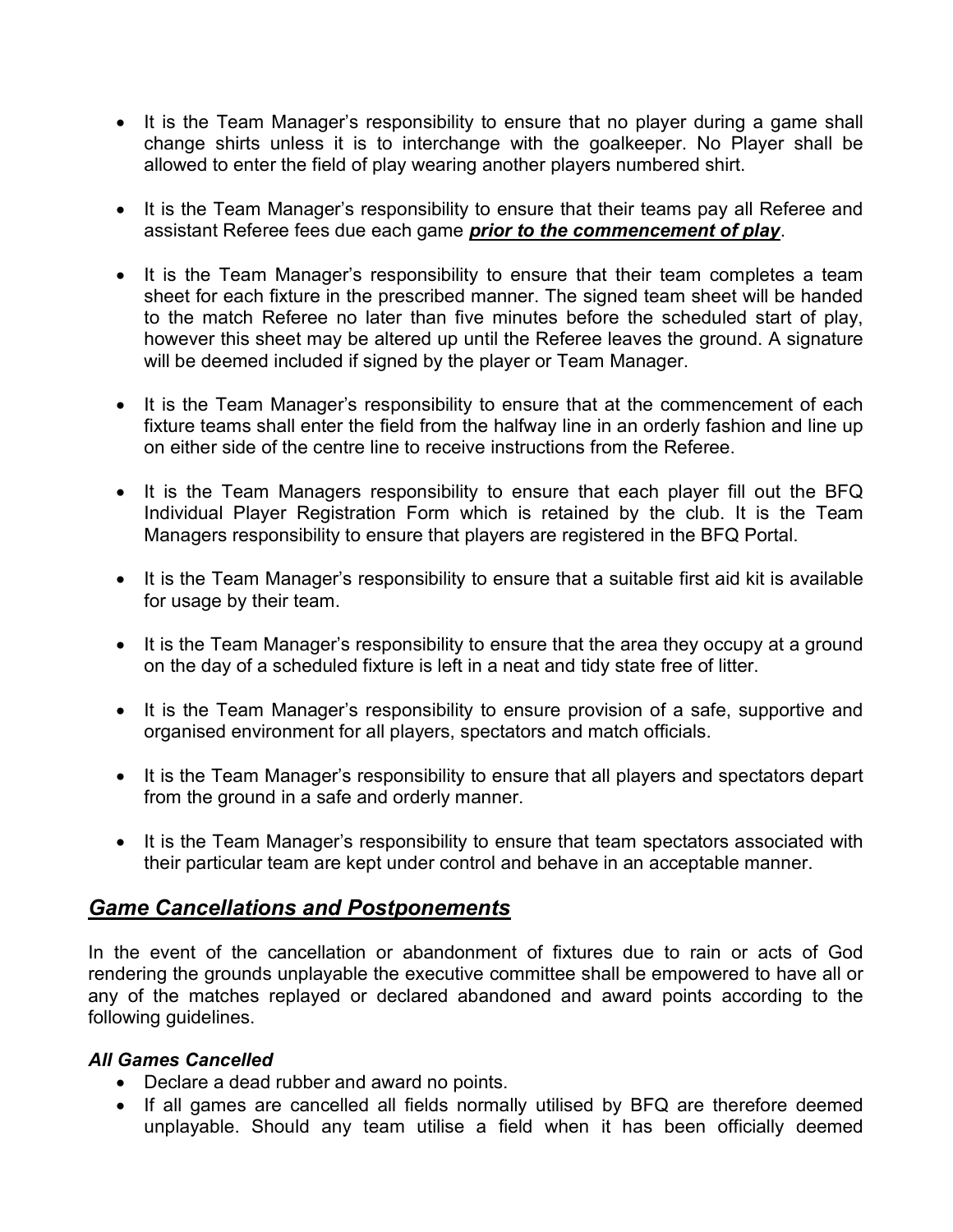unplayable that team will be charged by BFQ for any repairs to the playing surface that may have been made necessary as a result of using the closed field.

#### Some Games Cancelled

- Balance of fixtures for the round not played shall be played within a one month calendar period at venues and times agreed to between the relevant teams, Games Convenor and the Referees Convenor. If no agreement can be reached on a suitable time and venue, then a 2-2 result shall be declared, and points allocated accordingly.
- Cancellation or relocation of games will be posted on the website up until 10.00am on the morning of the fixture.
- Games not cancelled before 10.00am on the day of the scheduled fixture shall be deemed to be playable until such time as the allocated Referee for the fixture has completed a pre-match inspection of the playing surface. Should the Referee deem that the surface is unplayable the fixture will be deemed to be a postponed fixture and normal such rulings shall apply.
- If the game is cancelled by the Referee due to their assessment of the field being in an unplayable condition, the playing surface shall be immediately vacated. Should any team utilise a field when it has been officially deemed unplayable that team will be charged by BFQ for any repairs to the playing surface that may have been made necessary as a result of using the closed field.

# Finals or Semi-Finals Cancelled

- Should a final or semi-final be cancelled or abandoned by the Referee, the decision as to whether the results at the time abandonment will stand, or the replaying of the match, will be at the discretion of the Executive Management Committee.
- In making its decision, the Executive Management Committee, as a guideline, may consider the following:
	- $\circ$  if the match is abandoned up to or including the commencement of the second half, the match may be considered for replay
	- $\circ$  if the match is abandoned after the second half commences, then the result may stand as it is at the time of the abandonment by the Referee
	- $\circ$  the score at the time of abandonment, and whether there may be a likelihood of there being a different result if the game were to have been played for the full 90 minutes.
- If it is deemed by the Executive Management Committee that the match is to be replayed, the replay will be at the time and venue as specified by the Executive Management Committee. If a team is unable to comply with the specified replay, then that team will be deemed to have forfeited the match.

#### Postponement of Games:

If by mutual agreement of both teams a scheduled fixture is unable to be played at its scheduled time and venue, then the match may be played at a more convenient time and venue suitable to both teams.

- Matches may only be postponed prior to 3.00pm on the Sunday afternoon before the scheduled fixture. No postponements will be accepted after this time.
- The details of the rescheduled match (time and venue) must be included in the email advice submitted, as outlined in the Forfeits Guidelines and Charges section above.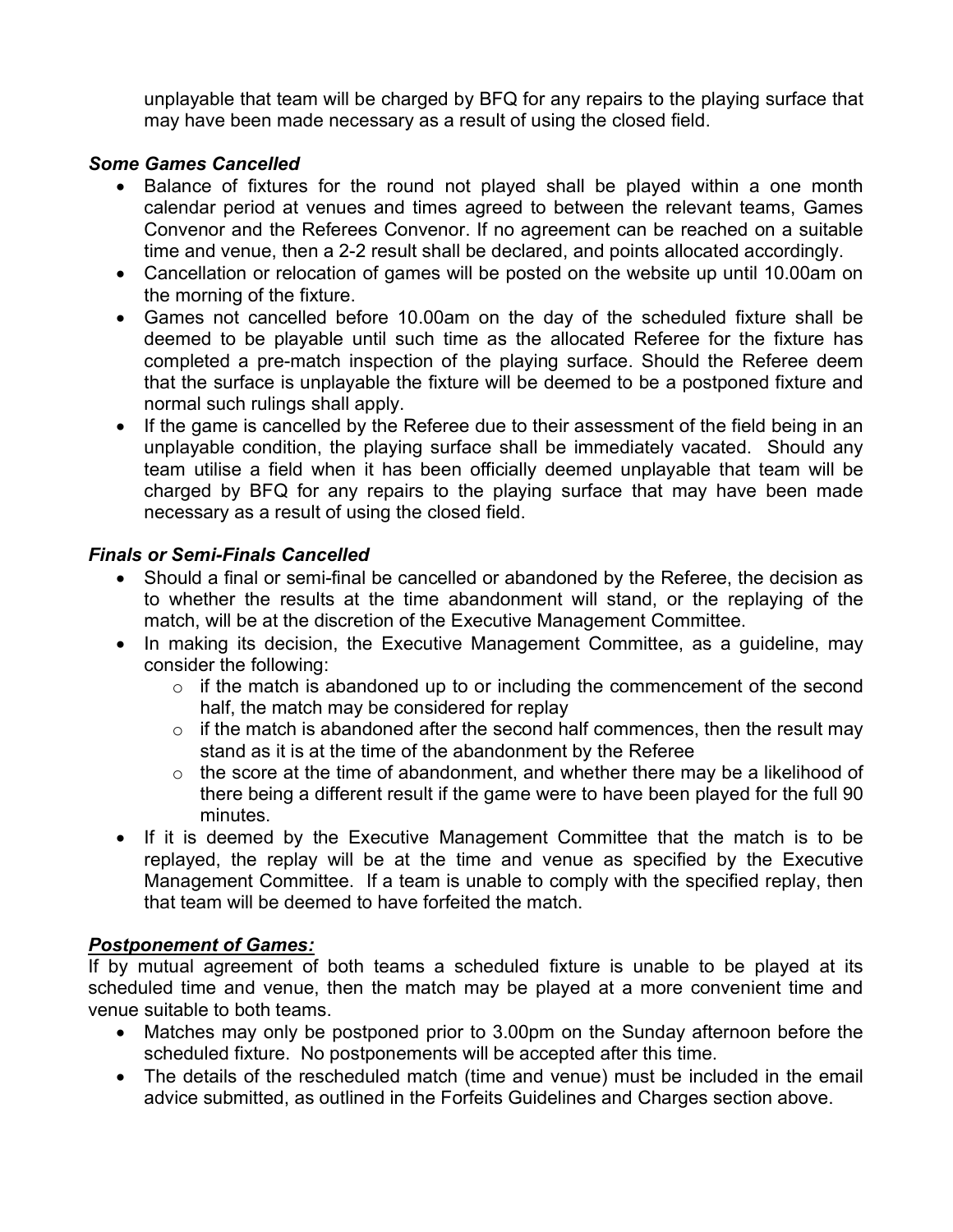- If the rescheduled match is not played as advised above, a technical forfeit will be incurred on the part of the team who initiated the original forfeit (the team which lodged the email) and will result in the payment of the \$180 forfeit fee.
- All rescheduled matches must be played prior to the last Saturday of the regular season.
- Any approved rescheduled games being played at night must kick-off no later than 7.30pm.

#### Playing of Friendly Games with Member Clubs and Clubs from Other Associations

BFQ both before, during and after the season encourages the playing of trial matches and friendly games. For the purpose of player penalties during these games it is hoped that any incidences requiring the use of infringement cards by the Referee would be minimal. It is the intention of the Executive Management Committee to only take action where the Referees report from such a game would deem the need for a player to have a case to answer that could incur a lengthy suspension. In these instances, the standard judiciary procedures would be called upon.

- Any match involving a BFQ club and or controlled by a BFQ Referee shall be considered a sanctioned match of BFQ and therefore any and all BFQ affiliated players playing in the match will be required to play the game under the canopy of the BFQ players code of conduct.
- BFQ clubs are free to organise friendly games with clubs from other football associations. Clubs are to be aware that any game played by a BFQ registered club is deemed to be sanctioned by BFQ for insurance purposes. Clubs wishing to play friendly games with clubs from other associations are requested to notify the games convenor and Registrar of the match time and venue. Should a BFQ Referee be required for the match then the BFQ club should contact the BFQ Referees Convenor who will advise as to whether a BFQ accredited Referee can be made available for the match.
- A BFQ team sheet will be required to be filled out for these matches and the completed team sheets lodged by the BFQ home team with the BFQ Results Officer after the game has been played. The Referee shall mark the front of the team sheet as being a 'friendly game'. If the game was controlled by a Referee not accredited to control BFQ matches then the BFQ Team Manager shall forward the completed team sheet to the BFQ Results Officer.

#### Player Infringement Penalties & Procedures

Following is a list of offences for infringements on the field and a points system similar to the current FIFA rules and is subject to review by the Executive Management Committee from time to time.

#### Red Card (Send Off) Offences

Send off offences are treated as an automatic minimum one game suspension and may be extended after the match review committee has reviewed the official match report. If after reading the report BFQ's results officer and or relevant competition Registrar acting on behalf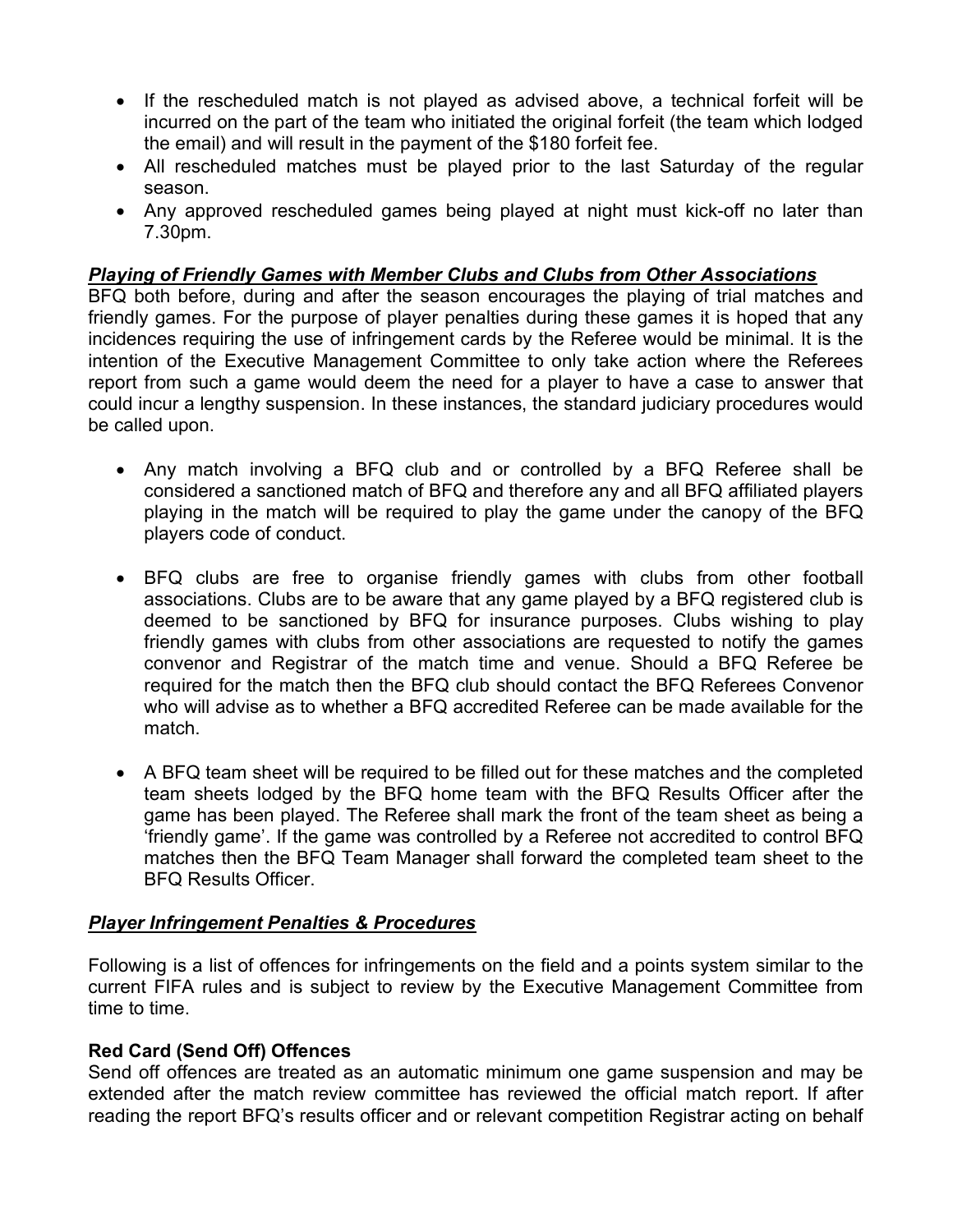of BFQ Executive Committee feels that a greater suspension is required (up to and including three weeks), the player and club shall be notified in writing of the suspension. Suspensions imposed up to and including three games are not subject to appeal.

| <b>Send Off Offence (Red Card)</b>                                | <b>Minimum</b><br><b>Suspension</b> |
|-------------------------------------------------------------------|-------------------------------------|
| Violent Conduct<br>(including threatening a Referee – verbally or |                                     |
| physically)                                                       | 1 Game                              |
| Grade 1 (eg. pushing without striking/retaliation)<br>$\bullet$   | 4 Games                             |
| Grade 2 (all other offences)                                      |                                     |
| <b>Serious Foul Play</b>                                          | 2 Games                             |
| Uses Offensive or Insulting or Abusive Language and or Gestures   | 1 Game                              |
| Receives a Second Caution in the same match                       | 1 Game                              |
| Spits at an Opponent, Official or Spectator                       | 2 Games                             |
| Denies an opponent a goal or obvious goal scoring opportunity     | 1 Game                              |

A player who accrues a second red card in the season will serve an extra week suspension period that will be served following any other sentence that may have been imposed due to the red card offence. A third red card may result in the player having their right to play further games withdrawn for the balance of that particular season and finals series.

Byes and game cancellations due to field closures shall not be included in the suspension period.

The Executive Management Committee reserves the right in the interest of fair play and safety to impose lengthier suspensions for serial offenders.

#### Yellow Card (Caution) Offences

A player who accumulates four yellow card offences in the regular season shall incur a one game suspension penalty. This penalty is mandatory and is not subject to the appeals process.

Any player who accumulates eight yellow cards will serve two weeks suspension.

Any player who accumulates 12 yellow cards may result in the player having their right to play further games withdrawn for the balance of that particular season and finals series.

Players who accumulate a fourth yellow card in the last fixture of the regular season shall serve a one match suspension in their first scheduled game of the final series.

At the end of the regular season all outstanding yellow card offences shall be negated. i.e. All players contesting finals series football at the start of the final series shall be deemed to have zero yellow card offences.

Players contesting finals series games who accumulate three yellow card offences during the finals series shall also serve a one game suspension penalty.

Yellow card offences once recorded on the official team sheet by the Referee controlling the match are not eligible for any appeal processes.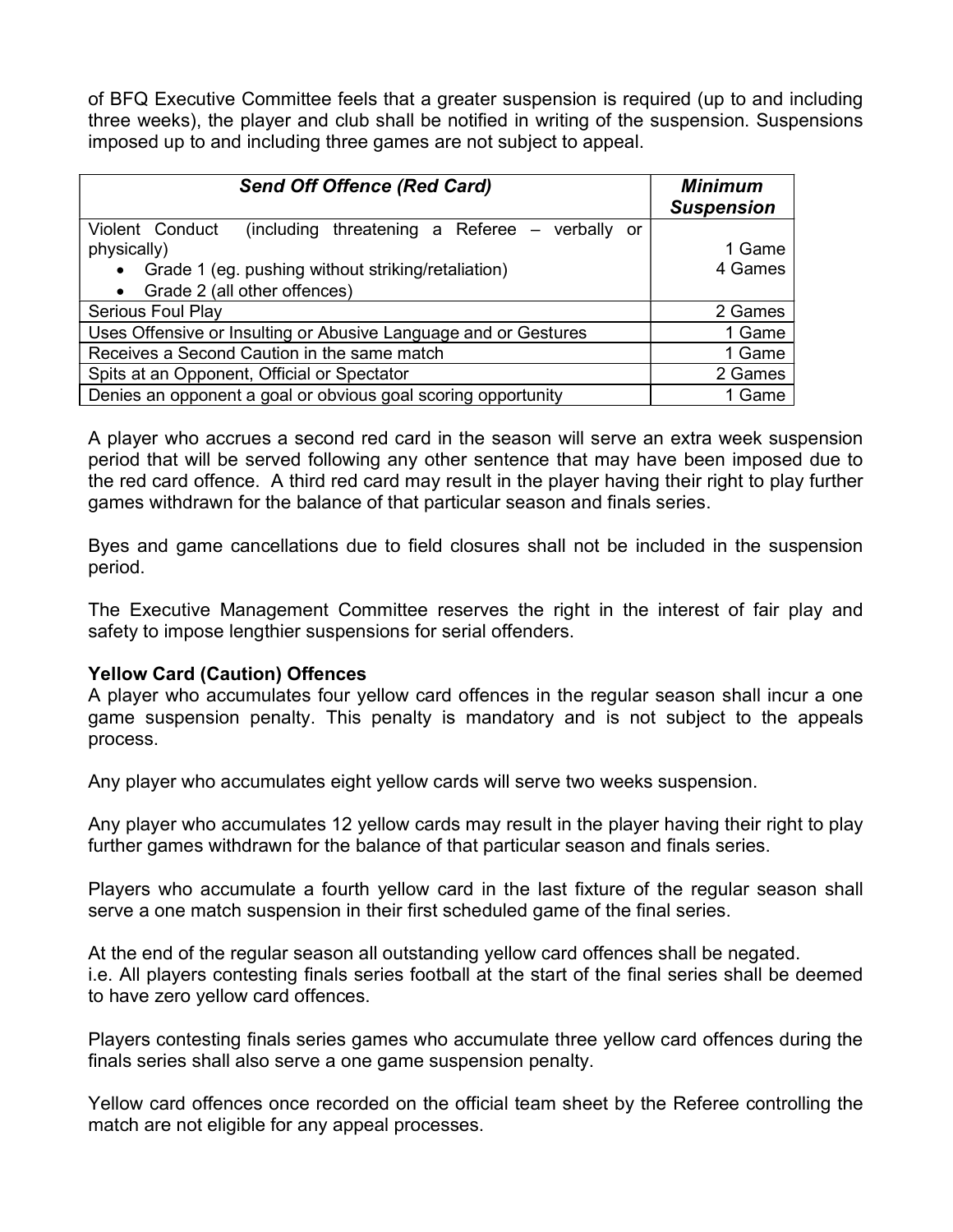| <b>Cautionable or Yellow Card Offences</b>                                                      |  |  |  |  |
|-------------------------------------------------------------------------------------------------|--|--|--|--|
| Deliberately Obstructing or tripping an opponent                                                |  |  |  |  |
| Entering or re-entering the field of play without the Referee's permission                      |  |  |  |  |
| Deliberately leaving the field of play without the Referee's permission                         |  |  |  |  |
| Persistently Infringes the Laws of The Game                                                     |  |  |  |  |
| Showing Dissent of Referees or Asst. Referees Decisions by word or action                       |  |  |  |  |
| Deliberately Delaying the Restart of Play                                                       |  |  |  |  |
| Deliberately Grabbing or Holding a Player                                                       |  |  |  |  |
| Foul or Dangerous Play                                                                          |  |  |  |  |
| Failing to respect the required distance when play is restarted with a corner kick or free kick |  |  |  |  |
| Removal of jersey when celebrating a goal                                                       |  |  |  |  |
| <b>Unsporting Behavior</b>                                                                      |  |  |  |  |

Playing of a suspended player by a club when they have been notified by BFQ in writing (email, letter or text message) will result in the players normally registered team losing any points allocated whilst the player is under suspension. It will also result in an automatic doubling of the individual players prescribed penalty.

Penalties incurred and not practically completed in the regular series of a season are to be served in the final series (if contesting) and then in the consequent season of registration for the individual player.

Penalties incurred and not practically completed in the final series of a season are to be served in the consequent season of registration for the individual player.

#### Technical Breeches of Competition Rules

Where a technical breech of the rules of the competition occurs and is brought to the attention of the Executive Committee, the Executive Committee shall prepare a report for the Executive Management Committee's consideration and review. The Executive Management Committee has the power after completing its investigation and review of the incident to determine an appropriate penalty where one is not already indicated within the rules of competition or constitution. Penalties imposed may include, but not be limited to loss of competition points, monetary fine, or replaying of a designated fixture. The Executive Management Committee's decisions on matters of this nature shall be deemed as final and are not appealable.

All complaints of this nature must be submitted in writing from the Secretary or nominated contact of the team's club and must be in the hands of the Registrar within five days of the incident occurring.

#### **Judiciary Procedures**

 The club of a player sent from the field by the Referee will be notified by the Executive Management Committee (normally via the results officer) via email, telephone or SMS message as soon as possible what suspension will be applied for the offence committed. Suspension periods up to three games will be notified by the Results Officer to the players club as soon as the Referees match report has been reviewed by the competition match review panel. The normal review panel shall be made up of the Results Officer and Registrar who may bring other Executive Committee members into the decision making process should they feel it necessary to do so and or both parties cannot agree on a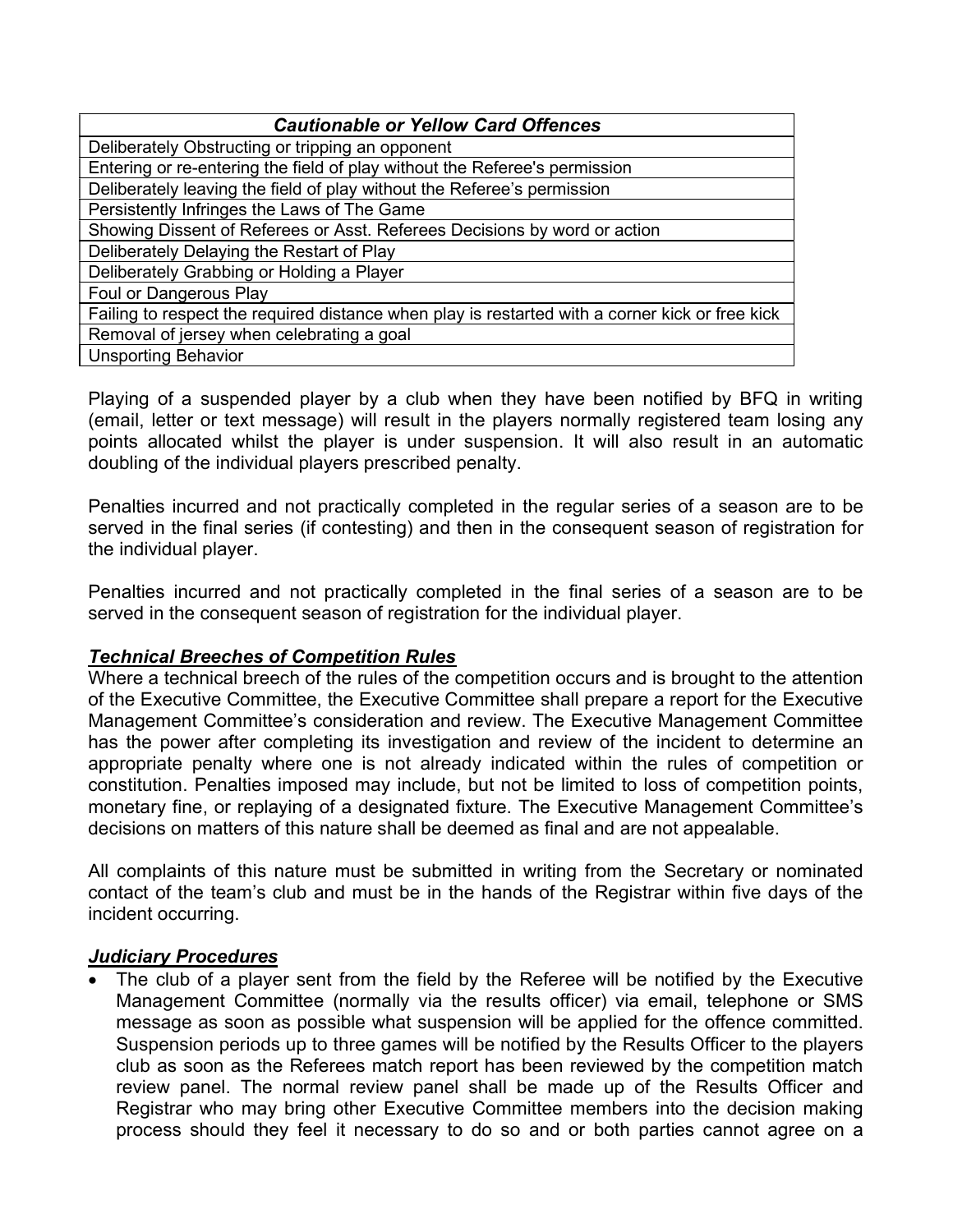suitable penalty. Suspension periods up to and including three games are not eligible for the appeals process.

- If the Match Review Committee feels that a greater suspension may need to be applied due to the nature of the offence or previous charges against the player concerned, the Results Officer shall advise the players club that the player is to be immediately stood down from BFQ sanctioned matches until such time as a suitable judiciary panel can be convened to fully hear the charge. This judiciary panel shall be made up of the following representatives.
	- a. Independent Chairperson (an executive member not from the players club);
	- b. Secretary (or an executive member to be nominated as Secretary for the purpose of the judicial panel);
	- c. Referees Representative (Convenor or their representative should they have been in control of the match concerned);
	- d. Players Representative (from those elected to the current Executive Committee); and
	- e. One other current elected Executive Committee member.
- The judicial panel shall hear evidence from the players club who may send two representatives to the hearing and also from the Referee (either in person or via the match report) and any other witnesses that either the judicial panel or the players club may call. After hearing all evidence presented the judicial panel will advise the club as to the outcome of the hearing via written notification on behalf of BFQ Executive Committee. Decisions made by this judicial panel are subject to appeal as per the association's normal procedures. Any further appeal should be in writing and addressed to the Secretary of BFQ.
- The Executive Management Committee reserves the right after due consideration to penalise teams either via a fine or loss of premiership points for continual breaches of the season rules, player's and team's code of conduct. Any penalty imposed shall be notified to the club in writing and subject to normal appeals processes.
- Players suspended by the BFQ discipline tribunal may be required do undergo a suitable course in behavior management before being allowed to take part in any further BFQ sanctioned matches.
- Players playing in more than one sanctioned competition of BFQ shall accrue demerit points for the competition in which the infringement occurred. However, a player suspended from playing matches in a particular competition is suspended from all BFQ sanctioned matches until such time as the suspension period expires in the competition in which the infringement occurred.

#### Duration of Matches

The BFQ Executive Management Committee has instructed Referees that wherever possible, adherence to the following schedule with regard to duration of matches shall apply.

| <b>Competition</b> | οf<br><b>Duration</b><br>Match<br>(Minutes) | <b>Half</b><br>Time<br><b>Interval</b><br>(Minutes) | <b>Size</b><br><b>Ball</b><br>for<br><b>Games</b> |
|--------------------|---------------------------------------------|-----------------------------------------------------|---------------------------------------------------|
| <b>Mens</b>        | 45 x 45                                     | 10                                                  | <b>No. 5</b>                                      |
| <b>Womens</b>      | 40 x 40                                     | 10                                                  | <b>No. 5</b>                                      |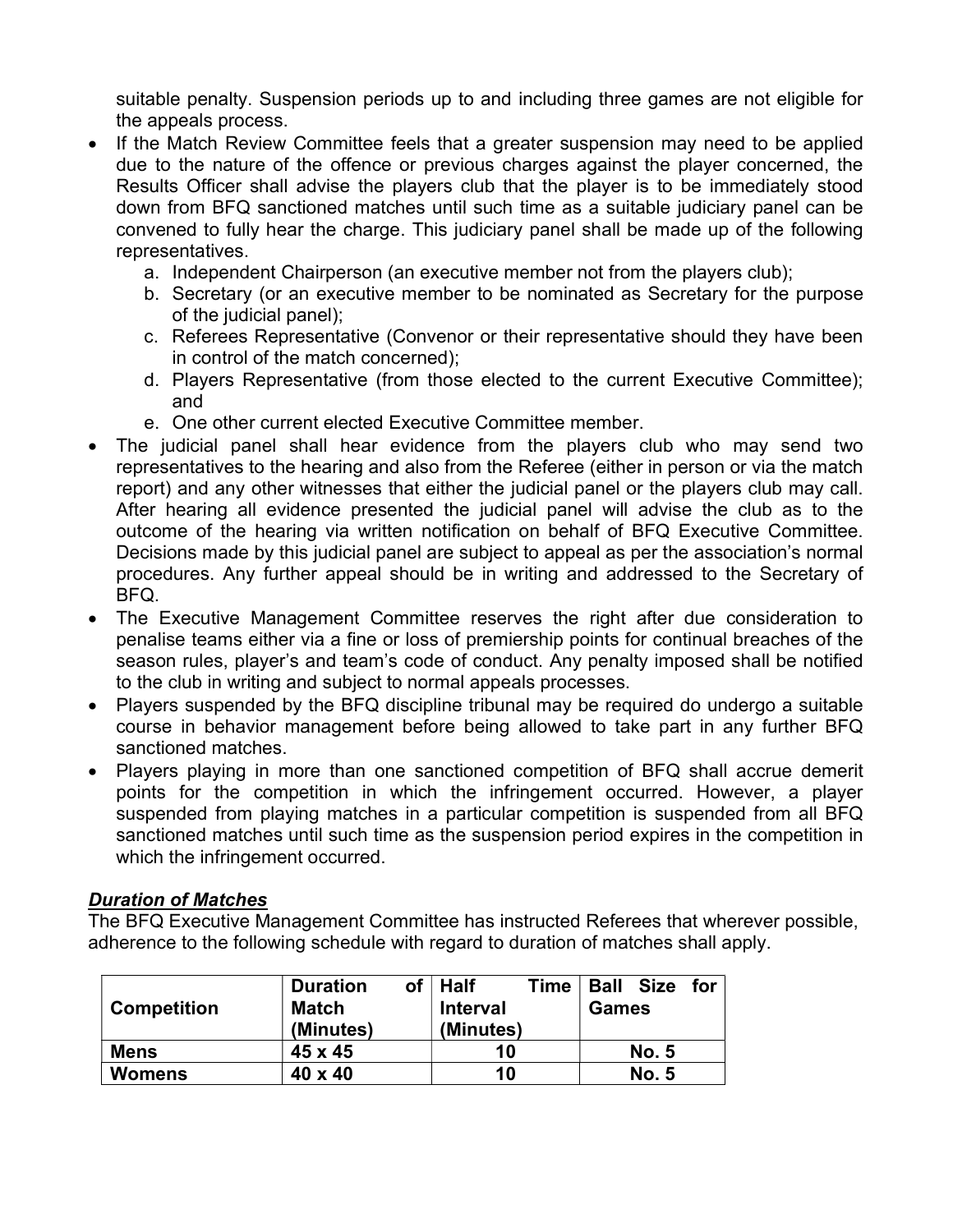BFQ accredited Referees are permitted to shorten the length of any fixture should weather, ground or other circumstances outside BFQ's control be in place at a particular ground on a particular scheduled match time.

The Referee will wherever possible communicate their intention to shorten a match to the Captain/Managers before the commencement of the fixture.

#### Season Points Calculations

Points are only allocated for specific fixtures once the Results Officer of BFQ has the official team sheet in his possession. Any and all results are only provisional until such time as the Results Officer declares them as official.

Regular season fixture results will wherever possible be posted to the BFQ web site no later than the following Tuesday evening. It is the responsibility of each team Manager to telephone the result of the match through to the results officer prior to 6.00pm on the Saturday of that weekends fixture round.

| <b>Competition</b>      | Win      | Loss     | <b>Scoreless</b><br>Draw | <b>Scored</b><br>Draw | <b>Attendance</b><br>General<br>Meeting | <b>Bye</b> |
|-------------------------|----------|----------|--------------------------|-----------------------|-----------------------------------------|------------|
| <b>All competitions</b> | 3 Points | 0 Points | 1 Point                  | <b>Points</b>         | 1 Point                                 | 3-0 Win    |

#### Specific Competition Rulings

Whilst all general rulings apply to BFQ sanctioned games a number of additional exemptions and additions relate to specific competitions run by the association on a season-by-season basis.

# Senior Women's Competition

- Players must be or turning at least 13 years of age in the year of the season for which they are applying for registration.
- The names of no more than 16 players can be entered on the team sheet.
- Teams shall be allowed to play up to 16 players in any scheduled match.
- All players must have distinctive and different shirt numbers.
- No piece of jewellery may be worn at any time during a game. Medical alert bracelets are the exception to this rule and shall be taped under the jersey or on the wrist or ankle without covering the medical information it displays. BFQ will however allow players who are married to wear a taped wedding band as long as the band has no sharp edges.
- Any prescription spectacles worn on the field must be attached to the player via tape or a fastening device, which wraps around the back of the head. It is preferred that only safety sport type glasses or goggles be worn on the field.
- Goalkeepers shall be the only players on the field of play allowed to wear a cap or head covering and this must not be of a hard brimmed variety.
- Any sharp or long fingernails shall be taped and covered before entering the field of play.
- Under special circumstances teams may apply for registration of under age players to compete in teams in this competition. Players applying for registration under this rule must be approved by the Ladies League Executive Committee prior to their first game and must have attained a minimum of 12 years of age and demonstrate that their skill level is in keeping with the aims and objectives of this competition.